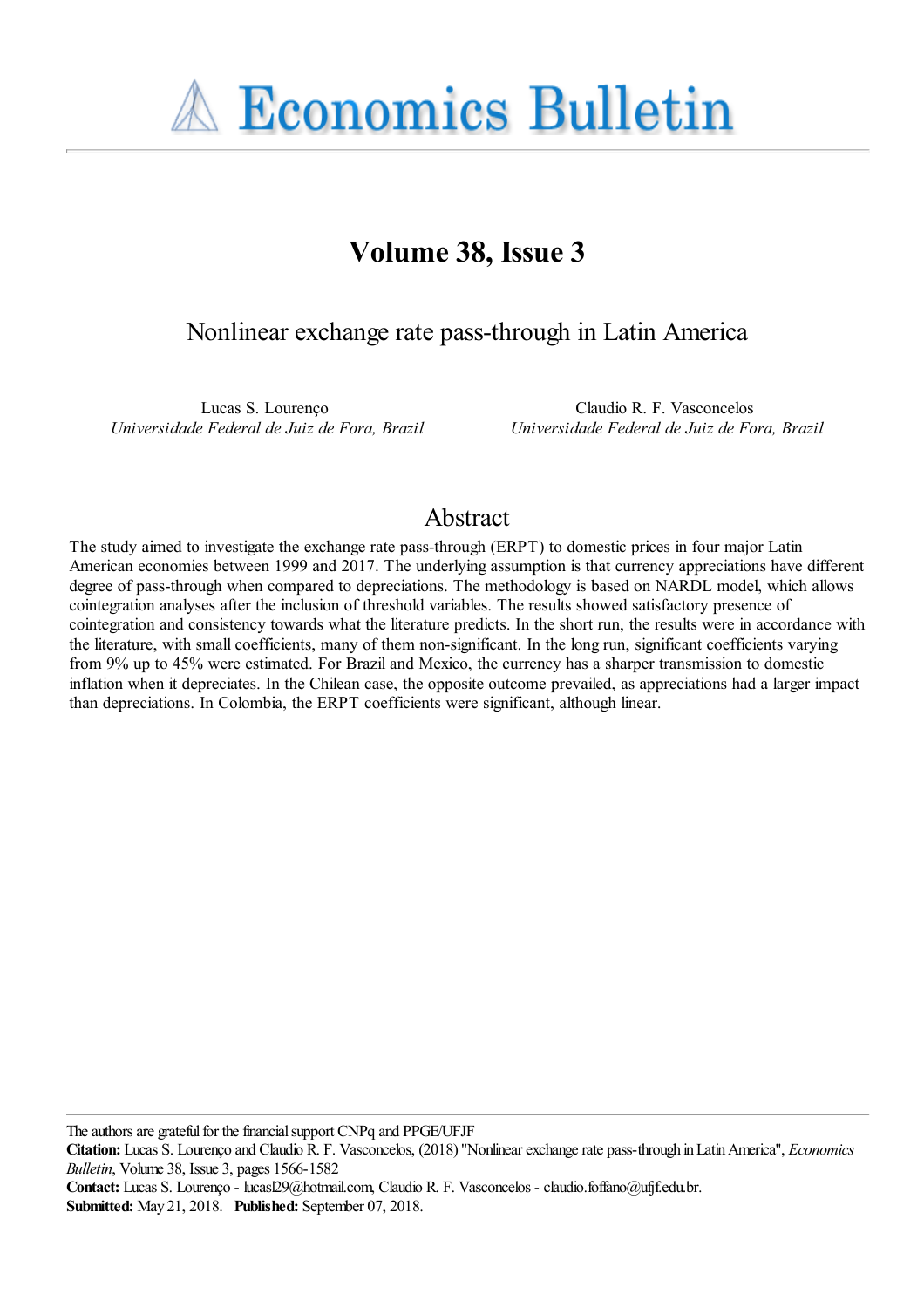### **1. Introduction**

Investigating how the exchange rate affects the inflation environment in emerging economies is relevant, since these markets faced several monetary reforms throughout the eighties and nineties. In the run-up to the millennium, more flexible exchange rate regimes were introduced after years of pegged regimes anchored to the U.S. dollar. The change in the nominal anchor brought forth inflation-targeting regimes. In this context, currency fluctuation is likely related to the effectiveness of monetary policy, as monetary authorities in these markets have a constant wariness of currency and financial stabilities. Moreover, the "fear of floating" literature introduced by Calvo and Reinhart (2002) demonstrated that policymakers in developing economies worry that the process of depreciation may lead to an inflation crisis, harming their institutions' credibility.

Following a recent trend in the open macroeconomics literature, the aim of this study is to investigate the exchange rate pass-through (ERPT), in a non-linear fashion, for four major Latin American countries – Brazil, Chile, Colombia and Mexico – with monthly data from 1999 to 2017. The main issue is to understand whether domestic prices are more sensitive to currency appreciations or depreciations (i.e. asymmetric ERPT). According to Bussière (2013), if nonlinearities were intense, any inference based on linear models would be misleading. A time series econometric framework based on a NARDL (non-linear autoregressive distributed lag) model, theorised by Shin *et al.* (2014), is thus undertaken. In this model, the exchange rate can be split into two or more variables based on a given threshold. Subsequently, the long-run consistency of the system is assessed through cointegration tests, as per Pesaran *et al.* (2001).

The ERPT is defined as the percentage variation of a price index due to a 1% change in the nominal exchange rate; in other words, it is the exchange rate elasticity of prices. The ERPT is classified as complete when it is equal to one; null, when it is equal to zero; and incomplete when it lies between zero and one. The first case holds if the assumption of producing currency pricing (PCP) is true for all tradable goods. In this case, the imports are invoiced in a foreign currency. Thus, the local price at the dock is the price in foreign currency directly converted by the exchange rate. The prices in question closely follow the exchange rate, and the degree of ERPT is close to one. The ERPT will be close to zero if the local currency pricing (LCP) holds, i.e. if the invoice occurs in the domestic currency. If exporting firms decide to choose the price in the local currency, a change in the exchange rate may not directly affect prices. In such an extreme, firms practise strategic pricing such as *pricing-to-market* (PTM) and the ERPT is thus zero.

Both hypotheses are extreme cases. According to Sarno and Taylor (2002), if the power purchase parity (PPP) and the law of one price (LOOP) hypotheses are validated, the degree of ERPT should be complete. However, Rogoff (1996) pointed out that changes in the exchange rate may not be totally enacted due to several adjustment costs. Likewise, for the validation of the LCP hypothesis, firms may need to have sufficient market power to set prices regardless of the devaluations and overvaluations in the currency. The practice of PTM is associated with highly differentiated goods and low-competitive markets. Indeed, the empirical results supported incomplete ERPT, refuting both "pure" LCP and PCP. However, what causes the occurrence and magnitude of incomplete ERPT to imports prices? Aron *et al.* (2004) surveyed the main causes found in the literature. Accordingly, there are three channels depending on: (i) the degree of markup; (ii) the marginal cost and (iii) nominal rigidities. The first two channels wholly depend on the market structure. The variation in the mark-ups allows firms to alter their prices, leading to incomplete ERPT. The presence of variable mark-up depends, in turn, on the functional form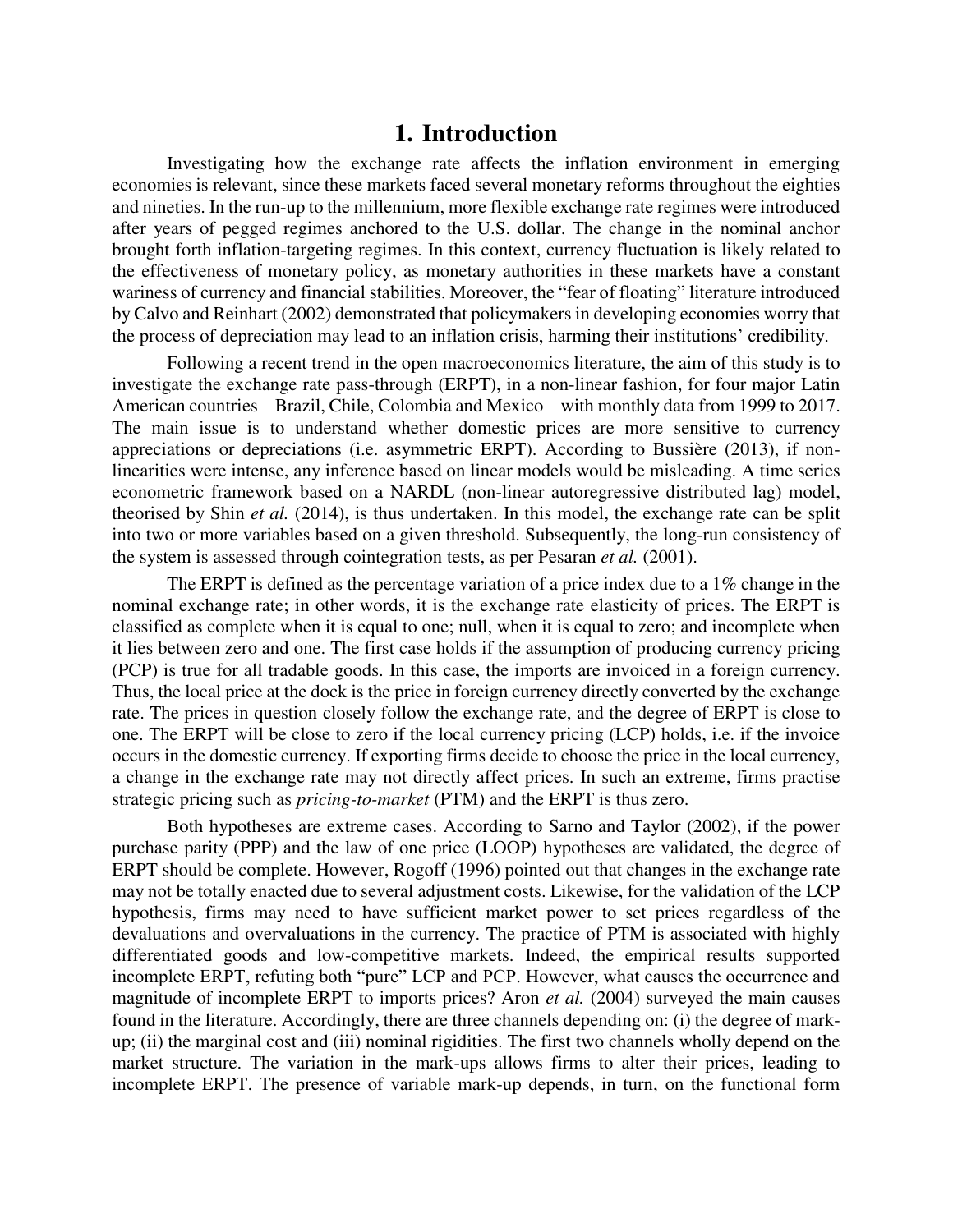attributed to the demand curve, which is composed of the level of competition in the domestic market.

The remaining topics of this article are organised as follows: Section 2 briefly surveys the main theoretical aspects of the non-linear ERPT literature; in the third section, the methodological procedures are formally presented and the data are described. Section 4 analyses the results, and the fifth concludes with the main findings, policy implications and further commentaries.

## **2. Non-linearity: theoretical assumptions**

The following four assumptions describe how exporters set their prices when faced with an exchange rate fluctuation. The first theoretical channel is the market constraints hypothesis (also known as the bottleneck hypothesis).<sup>1</sup> If the importers' native currency appreciates and the foreign exporters' production capacity is already at its maximum short-run level, or if the costs of adjustment are high, it is unlikely that the foreign producers will expand their supply.<sup>2</sup> Thus, the excess of demand for imported goods will lead to a hike in their prices, offsetting the initial effect of the appreciation in the destination market and leading to a higher ERPT for depreciations.

The second hypothesis is the presence of market share objectives.<sup>3</sup> Consider again a depreciation (appreciation) in the importer (exporter) currency; an appreciation in the exporters' currency causes – *ceteris paribus* – a loss of price competitiveness and, therefore, a loss of overseas market share. To offset the appreciation, the exporters can lower the prices in their currency. Thus, from the exporters' point of view, this hypothesis yields a larger ERPT for appreciations (as they are not offset by a movement in prices) than for depreciations.

There may exist, however, a threshold from which the producers do not regard a decrease in their prices as the optimal option. One can thus define the third hypothesis, which is the presence of *downward price rigidities*. If the foreign appreciation is large, demanding an equally large reduction in prices and profit margins, the firm could reach negative mark-up. The exchange rate fluctuation is thus better offset in an episode of devaluation, leading to a lower ERPT. Indeed, increases in prices are said to be more frequent and more likely to occur than decreases. Turning to the local currency standpoint, this hypothesis leads to a large ERPT after a devaluation.

The fourth channel able to explain non-linear ERPT is given by production switching.<sup>4</sup> Suppose there exists a product with international prices that is produced by a foreign price-taker exporting firm; consider also that this firm can alter its production between technologies intensive in both domestic inputs or in imported inputs. In the first case, an exchange rate fluctuation will affect both marginal cost and revenue equally but the production decision will remain unaltered. In the second situation, an appreciation (depreciation) in the foreign (local) currency increases only the marginal revenue of the exporter firm, leading to increasing supply, decreasing prices and ERPT > 0. This hypothesis results in a larger ERPT for appreciations.

The literature concerning ERPT non-linearities and asymmetries is somewhat recent. Bussière (2013) tested both the non-linear and asymmetric assumptions using data from the G7 economies and estimated both cross-country panel and country-specific time series. The extent of

 $\overline{a}$ 

<sup>&</sup>lt;sup>1</sup> See Baldwin and Foster (1986), Knetter (1994) and Webber (1999).

 $2^2$  The same mechanism may occur in the case of a trade restriction. In this case, the constraint is not a limit in the industrial capacity, but rather a restriction imposed in the destination market.

<sup>&</sup>lt;sup>3</sup> See Froot and Klemperer (1989), Martson (1990) and Krugman (1987).

<sup>4</sup> See Ware and Winter (1988).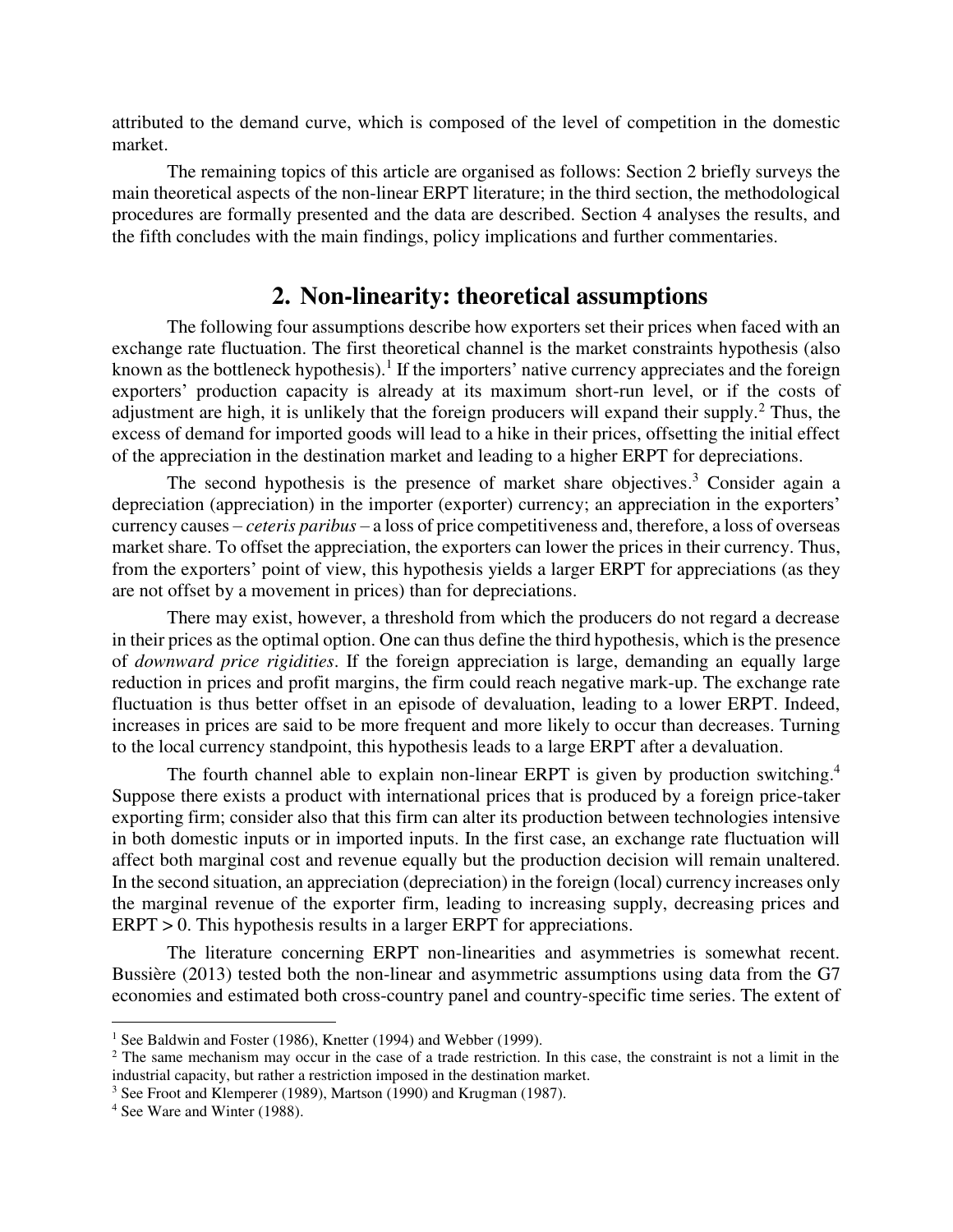asymmetric pass-through significantly varied among the countries. Caselli and Roitman (2016) estimated the non-linear ERPT based on consumer price indexes in 28 emerging markets. One of the goals was to assess whether the pass-through is larger in episodes of high devaluation and whether it is symmetric concerning appreciations and depreciations. To adequately define episodes of high depreciation, a threshold value was chosen. The evidence suggested that in depreciations of more than 10 and 20 per cent, the ERPT coefficient is twice that of lower fluctuations.

For South American countries, Carneiro *et al.* (2002) focused on Brazil between 1994 and 2001. A backward-looking Phillips Curve with a fixed pass-through coefficient was proposed. Therefore, the inflation is explained in a non-linear fashion by the exchange rate and the seasonally adjusted unemployment rate. In the best specification achieved, the quarterly ERPT is 6.4 per cent after the transition from a fixed to a floating regime. Subsequently, the main implication is that overlooking non-linearities in ERPT estimations can overestimate their degree. Correa and Minella (2010) adopted the Phillips Curve model with thresholds to investigate the non-linear ERPT in the Brazilian economy. It was found that in the short-run, the pass-through is higher when (i) the country is in a high-pace economic growth, (ii) the exchange rate depreciates after a given threshold value and (iii) the exchange rate volatility is lower. These results are related to the presence of PTM, menu costs and uncertainty over the persistency of currency fluctuations.

## **3. Methodology**

We start with the assumption that there is a linear relationship between both prices and the nominal effective exchange rate  $(e_t)$  and other control variables  $(z_t)$ :

$$
p_t = \alpha_0 + a_1 e_t + a_2 z_t + \varepsilon_t \tag{01}
$$

where  $p_t$  is the price index representing domestic inflation;  $\alpha_1$  e  $\alpha_2$  are coefficients associated with the nominal exchange rate and further control variables;  $\alpha_0$  is a constant and  $\varepsilon_t$  an error.

To achieve our final specification, one should build a standard ECM (error correction model) structure:

$$
\Delta p_t = \beta_0 + \sum_{i=1}^p \gamma_1 \Delta p_{t-s} + \sum_{i=0}^q \pi_1 \Delta e_{t-i} + \sum_{i=0}^s \pi_2 \Delta z_{t-i} + \varphi E C M_{t-1} + e_t \tag{02}
$$

where the  $ECM$  term is the OLS residuals series from the long-run equation:

$$
p_t = a_0 + a_1 e_t + a_2 z_t + v_t \tag{03}
$$

$$
ECM_t = \hat{v}_t = p_t - (\hat{a}_0 + \hat{a}_1 e_t + \hat{a}_2 z_t)
$$
\n(04)

Replacing (02) with (04) yields the final specification of an *ARDL*  $(q, q_1, q_2)$  model:

$$
\Delta p_t = \beta_0 + \alpha_0 p_{t-1} + \sum_{h=1}^k \alpha_p w_{h,t-1} + \sum_{s=1}^{q-1} \gamma_1 \Delta p_{t-s} + \sum_{h=1}^k \sum_{l_w=0}^{q_w} \pi_{h,l_j} \Delta w_{j,t-l_w} + u_t
$$
(05)

where  $w_{h,t} = \{e_t, z_t\}$  is a k-vector of the explicative variables,  $q_w = \{q_1, q_2\}$ .

Equation (05) implies a dynamic model in which both the short- and the long-run relationships are estimated. The advantage of the ARDL model compared with traditional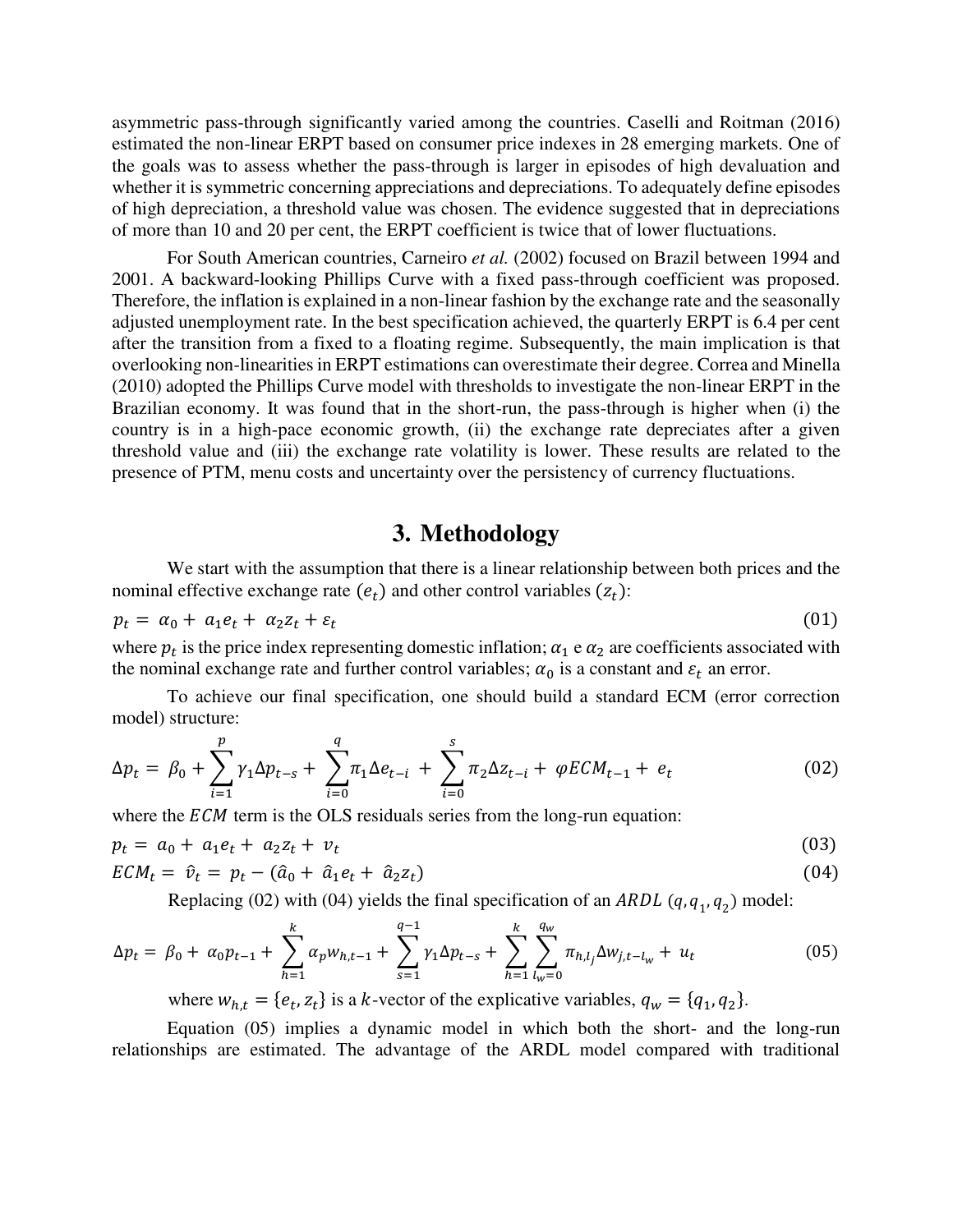econometrics is that, under the null hypothesis, the  $F_{pss}$ <sup>5</sup> statistic asymptotic distribution is nonstandard regardless of whether the regressors are  $I(0)$  or  $I(1)$ . The bound test has two critical significance values; the lower value is based on the assumption that all of the variables are I(0), and the upper-bound critical value is based on the assumption that all of the variables are I(1). The null hypothesis to be tested in the Pesaran *et al.* (2001) framework is of no cointegration:  $\alpha_0$  =  $\alpha_1 = \alpha_2 = 0$ . If the  $F_{pss}$  statistic obtained in the underlying estimation exceeds the upper-bound value, one can assert the presence of a long-run relationship in the system as the null hypothesis is rejected. On the other hand, if the  $F_{\text{DSS}}$  statistic lies beyond the lower bound, one cannot reject the null hypothesis of no cointegration. Lastly, if the value lies between the bounds, the test is inconclusive. In these cases, the ECM coefficient is tested according to the critical values of Banerjee *et al.* (1998). The presence of cointegration is related to a negative and strongly significant coefficient for the *ECM* term in the error correction form.

A crucial feature of this modelling tool is the needlessness of testing for a unit root, given that the new critical values account for variables with both orders of integration. According to Nieh and Wang (2005), owing to its advantages in solving the typical problems of integration – an issue that has been of substantial focus for the time series literature and for dealing with the small-sample issue $6$  – the ARDL bound test has been widely applied in several studies in recent years.

According to Shin *et al.* (2014), one can set a threshold value that breaks the seemingly non-linear variable into two or more sub-variables. As stressed in the literature review, the interest in the exchange rate non-linearity concerns both its positive and negative variations and large and small fluctuations. Thus, we firstly define a threshold value equal to zero. As a result, two regressors are defined in terms of a partial sum, accounting separately for the actual exchange rate depreciations and appreciations:

$$
e_t^{(+)} = \sum_{s=1}^t \Delta e_s^{(+)} = \sum_{s=1}^t \max(\Delta e_s, 0)
$$
\n(06)

$$
e_t^{(-)} = \sum_{s=1}^t \Delta e_s^{(-)} = \sum_{s=1}^t \min(\Delta e_s, 0)
$$
 (07)

The non-linear concept outlined above in equations (06) and (07) is then united with equation (05), as one can replace the original linear variable by the two partial sums.

The next step is choosing a proper set of control variables to include in the vector  $z_t$ . The ERPT empirical literature provides some guidance, albeit there is no single way of defining the variables without also affecting prices.

 The price dynamics are correlated with the output pace in the short-run, in what is often called demand-pull inflation. When the economy operates in full employment and suffers a demand shock, prices tend to rise.<sup>7</sup> The swinging movements of the income around its long-run trend (output gap) is a typical proxy for short-run deviations of demand. The second set of variables relate to the costs shocks as a result of firms' mark-ups. This approach can be easily derived from a model of imperfect competition. Accordingly, prices are a mark-up over the costs of production factors – namely, labour and capital. For the latter, unit labour costs (ULCs) and minimum wages

 $\overline{a}$ 

<sup>&</sup>lt;sup>5</sup> PSS is the usual abbreviation used in the literature for the work of Pesaran, Shin and Smith (2001), which we also refer to as Pesaran *et al.* (2001).

<sup>6</sup> See also Narayan (2005).

<sup>&</sup>lt;sup>7</sup> Such hypothesis have a long history in the macroeconomics literature, in which the most recent and preeminent is the one regarding the New-Keynesian economics. For a complete specification of the New-Keynesian model, see Galí (2008).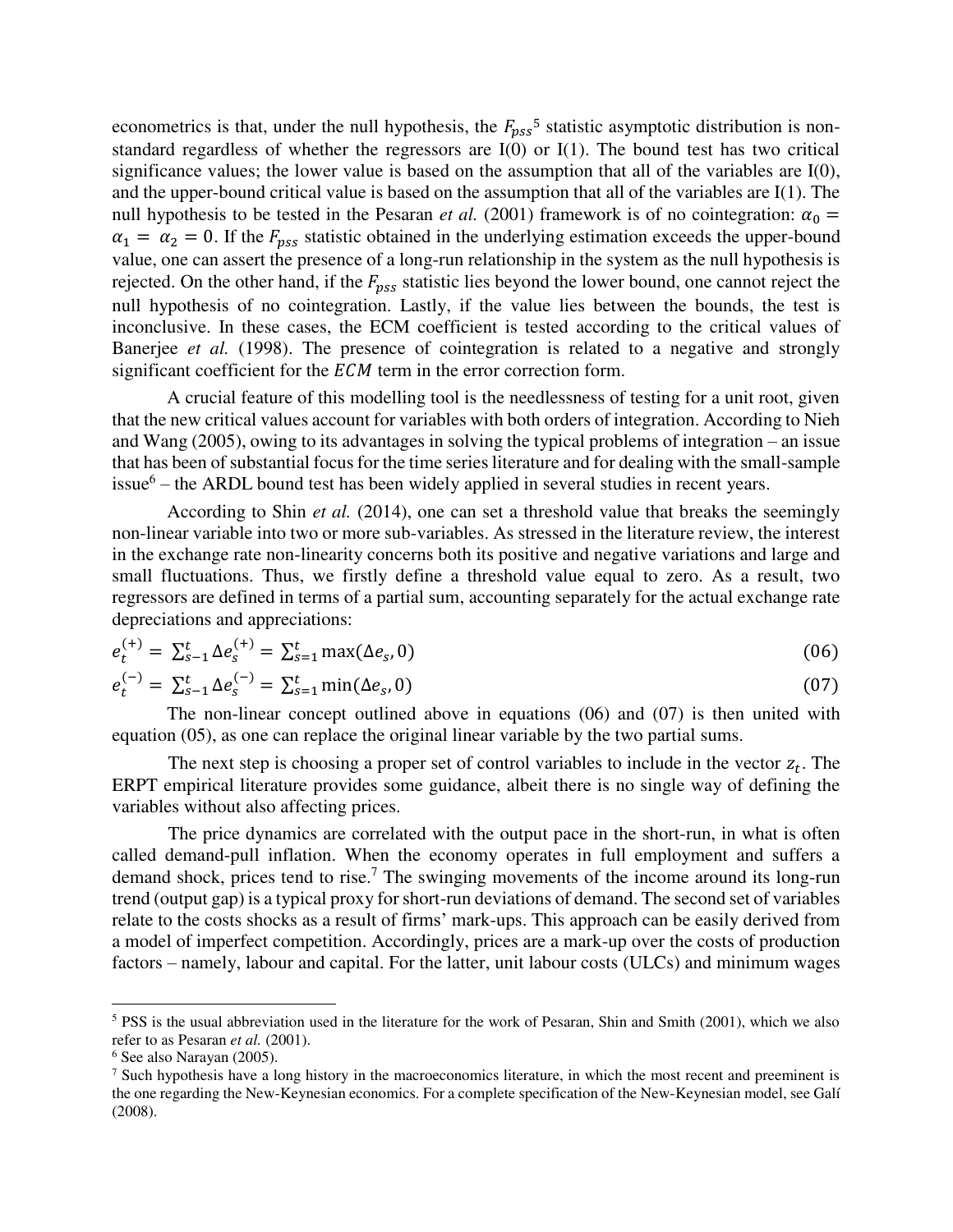are recurrent proxies; for the former, producer price indexes (PPIs), energy and oil prices have been chosen in recent literature.<sup>8</sup> The PPIs are highly correlated with internal prices as foreign PPIs are also frequently used as a more exogenous measure of costs shocks.

To account for these channels, through which diverse shocks may affect inflation, we propose a different set of control variables, as it is not clear which proxy is the most adequate for costs-push inflations. Therefore, we interchange foreign PPI (model 01) and oil prices (model 02). As described in Section 4**,** the results presented robustness between models 01 and 02.

The time span for our estimations must run after the adoption of free-floating regimes; however, this would result in a vastly different number of cross-country observations. To adopt a similar number of observations and avoid the residues of the economic crisis that took place in 1995 in Mexico and in 1997–98 in emerging markets, our observation starts in 1999 and runs until December 2017.<sup>9</sup> All the inflation data came from seasonally adjusted Consumer Price Indexes  $(CPIs)$ , as previously depicted in graphical analysis<sup>10</sup>. The entire data source encompasses: the central banks of each country, the IMF International Financial System (IFS), the Bank of International Settlements (BIS), the Federal Reserve of St. Louis (FRED), the Chilean INE (Instituto Nacional de Estadísticas) and the OECD data.

#### **4. Results**

In the estimation of equation  $05$ ,  $11$  out of 43 reported ERPT coefficients, 30 were significant and 21 showed the expected sign (which is appreciation lowering inflation and depreciation fostering it). The ERPT is larger in the long-run adjustment, as most of the coefficients lay between 10% and 30%. In the short-run, non-significant coefficients were frequent and the ERPT was shown to be small (varying from close to zero to 4.6%, see Table I).

Both specifications for the Brazilian case featured significant ERPTs in the long-run. These coefficients were robust enough throughout different lag specifications; thus, in the long-run, 9% to 15% of currency appreciation is passed through domestic price, while 25% of currency depreciation is transmitted. In the short-run, little evidence was found for either model, as only a lagged coefficient of 1.88% for the depreciation variable and one of -0.78% for the appreciation were noteworthy.

In the estimated equations for the Chilean data, the ERPT of appreciations showed more relevance, especially in the long-run, when they tended to lower inflation more than depreciations tended to hike it. The highly significant coefficients were 37% and 45%. Still in the long-run, an unexpected sign arrived in the second model, as depreciations seemed to lower inflation by 10%.<sup>12</sup>

 $\overline{a}$ 

<sup>8</sup> See Bussière (2013), Correa and Minella (2010) and Delatte and López-Villavicencio (2012).

<sup>&</sup>lt;sup>9</sup> For Chile and Colombia, it starts in September 1999; for Brazil in March and for Mexico in January.

<sup>&</sup>lt;sup>10</sup> Appendix 4 depicts how their domestic inflation has behaved alongside nominal exchange rates since 1999.

<sup>&</sup>lt;sup>11</sup> Beforehand, we tested for the presence of unit roots. The presence of I(2) variables would make the NARDL approach unfeasible; we found no evidence of it. The complete results of the tests are omitted and can be obtained from the authors.

<sup>&</sup>lt;sup>12</sup> Remember that the variable  $e^{(-)}$  accounts for negative changes in the exchange rate. Thus, it either remains in the same previous value or decreases in time. As a result, its estimated coefficients should be interpreted with opposing signs. Therefore, all the expected signs are negative.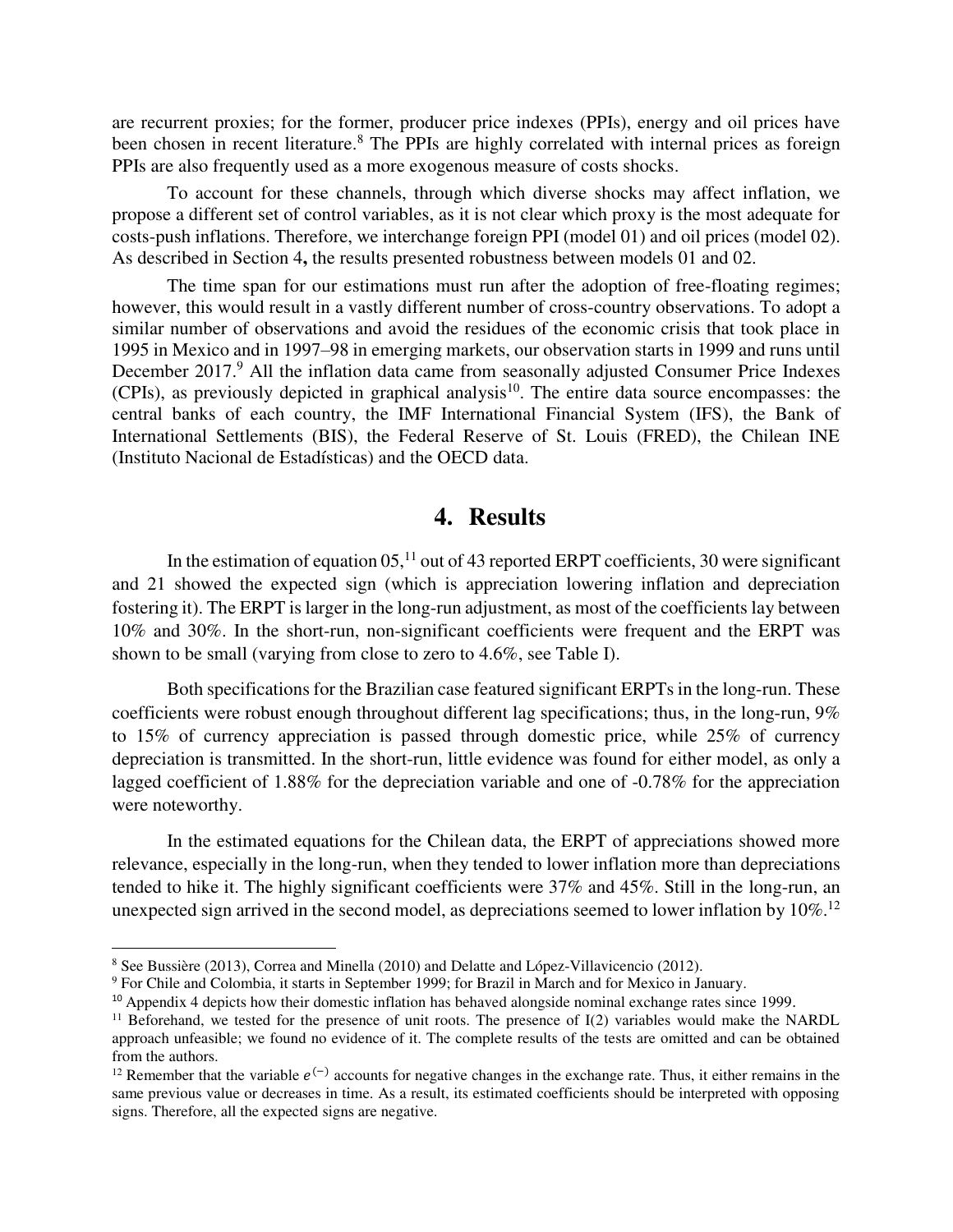To comprehensively check the robustness of this result, we also estimated models with increasing lags and this outcome prevailed. In both short-run models, 4.6% of a depreciation passed through in the first month and around 3% in the following periods. Intriguingly, appreciations seemed to raise prices in lagged coefficients (3.4% in model 01 and 4.5% in model 02).

In the Colombian case, highly significant ERPT coefficients were estimated in the longrun. However, their values were close to one another (lying between 26% and 32%). As a result, the Wald tests failed to reject the null hypothesis. Therefore, in this period, the ERPT in Colombia is linear: 30% of an exchange rate fluctuation passes through prices, regardless of whether the currency appreciates or depreciates. In the short-run, counter-intuitive coefficients occurred again, albeit none of them were strongly significant.

Lastly, the estimations for Mexico showed feeble results regarding the ECM. Depreciations apparently have a lagged impact of around 1.8%. Although appreciations were remarkably nonsignificant, in the long-run, the pass-through is more intense for a devaluation (20% and 28.5%). In model 01, the Wald test rejected the null hypothesis of linearity.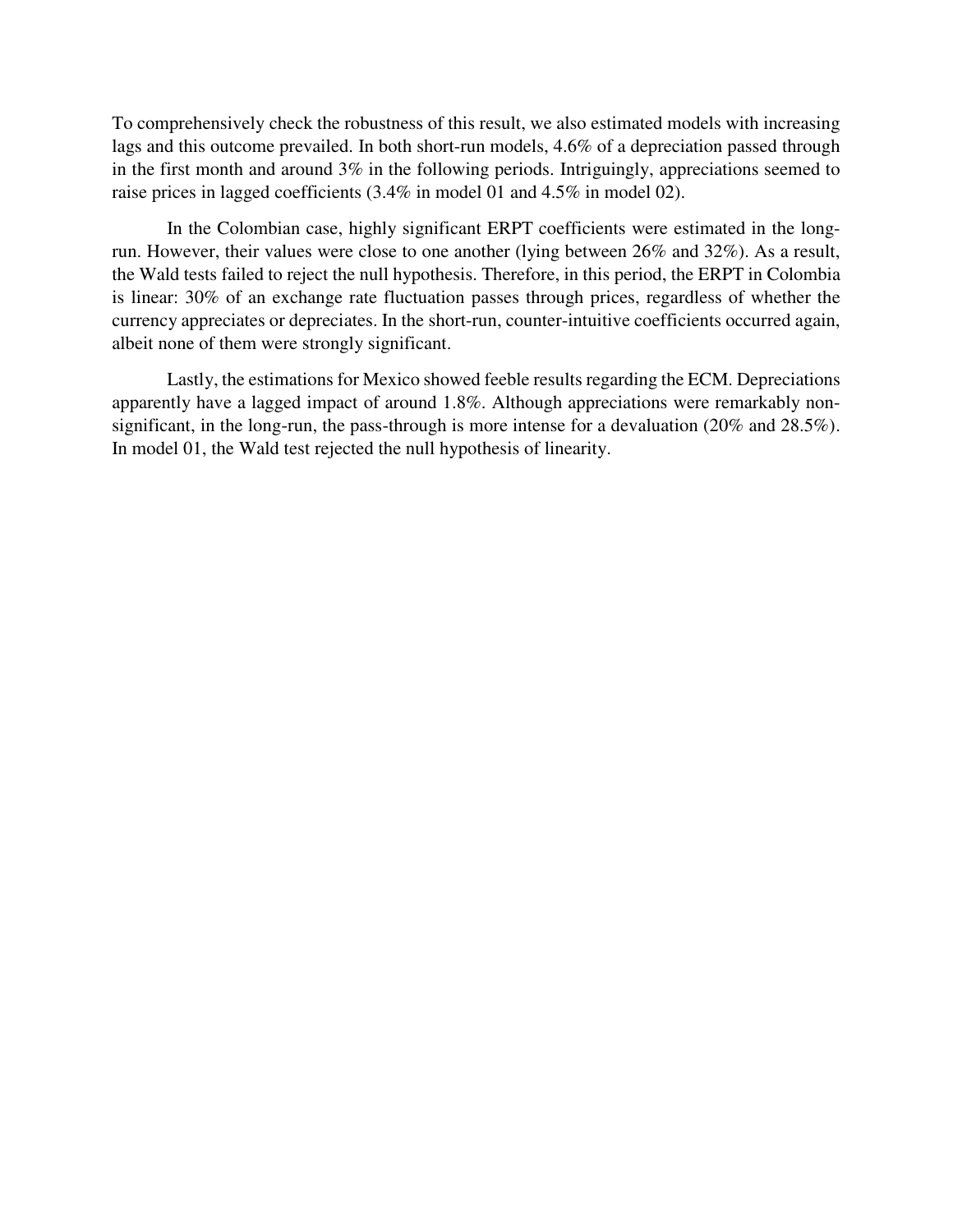| <b>Table I - Results for the Nominal Effective ERPT</b> |                            |                             |                         |                                          |                          |                        |                    |                        |              |              |
|---------------------------------------------------------|----------------------------|-----------------------------|-------------------------|------------------------------------------|--------------------------|------------------------|--------------------|------------------------|--------------|--------------|
|                                                         | <b>Model Specification</b> |                             |                         |                                          | <b>ERPT Coefficients</b> |                        |                    |                        |              |              |
| Country                                                 | <b>Model</b>               | <b>Control Variables</b>    | Lag<br><b>Selection</b> | <b>F-Statistics</b><br><b>PSS</b> (2001) | Short-run                |                        |                    |                        | Long-run     |              |
|                                                         |                            |                             |                         |                                          | $\Delta e_t^{(+)}$       | $\Delta e_{t-i}^{(+)}$ | $\Delta e_t^{(-)}$ | $\Delta e_{t-i}^{(-)}$ | $e^{(+)}$    | $e^{(-)}$    |
| <b>Brazil</b>                                           | Model 01                   | PPI (USA), PTI_GAP,         | 2, 1, 5, 4, 0           | 4.486                                    | 0.0130                   |                        | $-0.0066$          | $-0.0188***$           | $-0.1456**$  | $-0.2680***$ |
|                                                         |                            | Linear Trend, Dummy 2008m09 |                         |                                          | (0.011)                  |                        | (0.008)            | (0.009)                | (0.057)      | (0.033)      |
|                                                         | Model 02                   | Oil Prices, PTI_GAP,        | 4, 0, 1, 3, 0           | 10.594                                   | $-0.0078***$             |                        | $-0.0045$          |                        | $-0.0948**$  | $-0.2554***$ |
|                                                         |                            | Linear Trend, Dummy 2008m09 |                         |                                          | (0.003)                  |                        | (0.007)            |                        | (0.044)      | (0.020)      |
| <b>Chile</b>                                            | Model 01                   | PPI (USA), MPI_GAP,         | 6, 4, 2, 2, 3           | 7.340                                    | $-0.0451***$             | $0.0343**$             | $-0.0460***$       | $-0.0291**$            | $-0.3762***$ | 0.0136       |
|                                                         |                            | Linear Trend, Dummy 2008m07 |                         |                                          | (0.016)                  | (0.016)                | (0.013)            | (0.014)                | (0.061)      | (0.034)      |
|                                                         | Model 02                   | Oil Prices, MPI_GAP,        | 6, 4, 3, 4, 0           | 6.196                                    | $-0.0258$                | $0.0453**$             | $-0.0460***$       | $-0.0343**$            | $-0.4545***$ | $0.1081**$   |
|                                                         |                            | Linear Trend, Dummy 2008m07 |                         |                                          | (0.018)                  | (0.018)                | (0.014)            | (0.015)                | (0.105)      | (0.053)      |
| Colombia                                                | Model 01                   | PPI (USA), PTI_GAP,         | 2, 4, 4, 1, 5           | 7.819                                    | $-0.0125$                | $0.0209**$             | $0.0138*$          | $-0.0180**$            | $-0.2608***$ | $-0.3236***$ |
|                                                         |                            | <b>Linear Trend</b>         |                         |                                          | (0.009)                  | (0.009)                | (0.007)            | (0.007)                | (0.065)      | (0.093)      |
|                                                         | Model 02                   | Oil Prices, PTI_GAP,        | 2, 5, 4, 1, 0           | 7.654                                    | $-0.0073$                | $0.0174*$              | 0.0107             | $-0.0152$ <sup>*</sup> | $-0.3052***$ | $-0.2964**$  |
|                                                         |                            | Linear Trend                |                         |                                          | (0.01)                   | (0.01)                 | (0.008)            | (0.008)                | (0.082)      | (0.131)      |
| <b>Mexico</b>                                           | Model 01                   | PPI (USA), PTI_GAP          | 3, 0, 5, 0, 0           | 9.820                                    | 0.0051                   |                        | $-0.0114$          | $-0.0177**$            | $0.1108*$    | $-0.2007***$ |
|                                                         |                            |                             |                         |                                          | (0.003)                  |                        | (0.008)            | (0.008)                | (0.065)      | (0.047)      |
|                                                         | Model 02                   | Oil Prices, PTI_GAP         | 3, 0, 5, 0, 0           | 8.338                                    | 0.0016                   |                        | $-0.0135$          | $-0.0184**$            | 0.0458       | $-0.2852**$  |
|                                                         |                            |                             |                         |                                          | (0.003)                  |                        | (0.008)            | (0.008)                | (0.088)      | (0.057)      |

Source: Author's calculations; Eviews 9.0 and Microfit 5.0 were used to obtain these calculations.

Notes:

i) PTI\_GAP stands for the gap of the Production of Total Industry (PTI) series; IPM\_GAP stands for the gap of the Manufacture Production Index (MPI) series. The latter was used only in the Chilean case, as the PTI time series is not long enough in this country.

ii) The time dummies account for periods of sharp movements in economic activity. For Colombia and Mexico, these dummies were not significant.

iii) In all cases, the dependent variable is the natural log of the seasonally adjusted CPI of each country;

iv) The lags for i vary from 1 to 3. We showed the most recent significant lagged pass-through coefficients;

v) The complete output for the estimations are available from the authors. Diagnostic tests can be found in Appendices 1 and 3.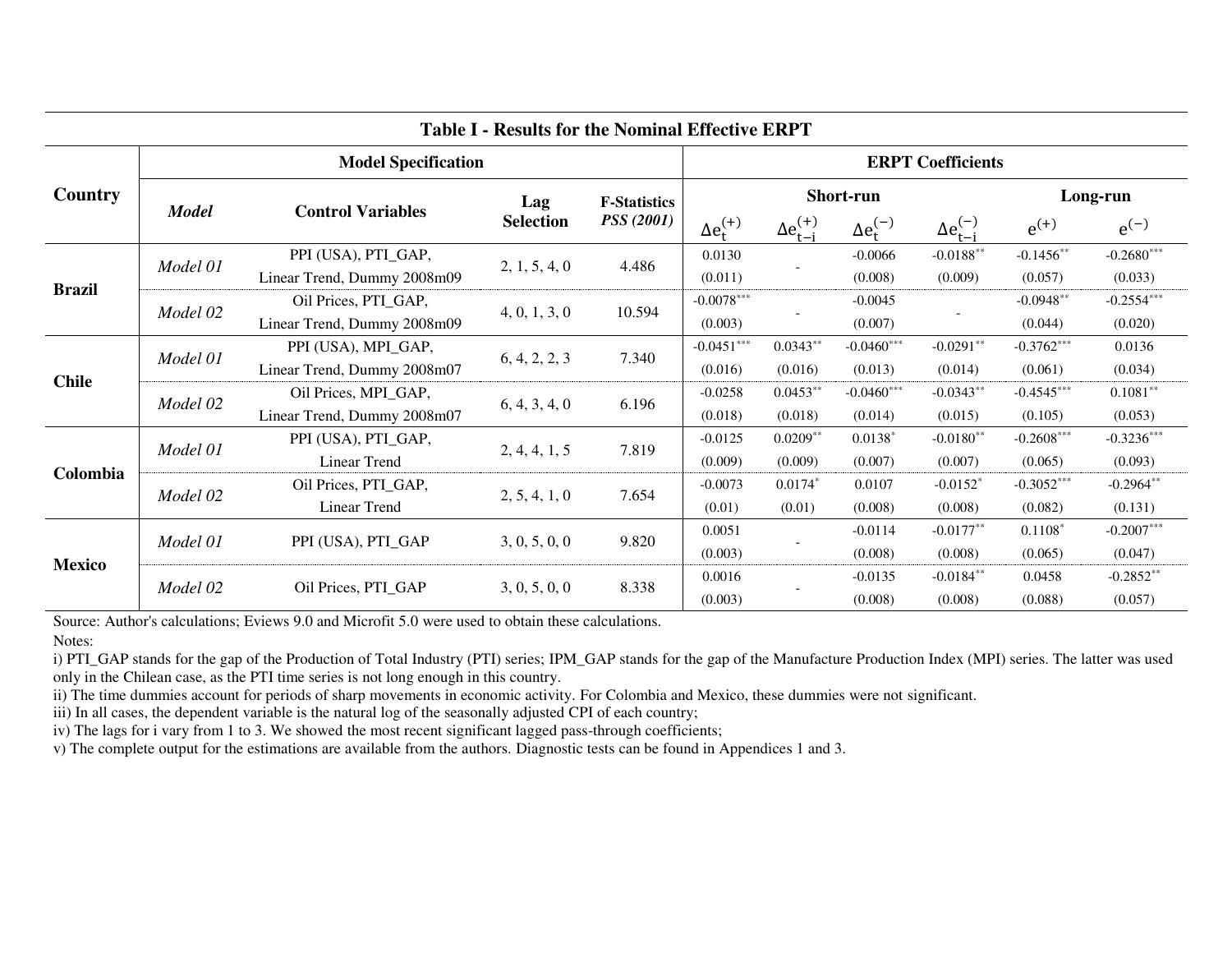## **5. Conclusion**

This paper sought to investigate the ERPT in four major Latin American countries in a non-linear fashion. From the methodological framework proposed in Pesaran *et al.* (2001) and Shin *et al.* (2014), we estimated dynamic NARDL models, with threshold variables accounting for exchange rate appreciations and depreciations separately.

The models proposed (two for each country) showed strong evidence of cointegration (i.e. a long-run relationship). In general, the ERPT effect is more intense in the long-run, as these coefficients were larger and more significant than those estimated in the ECM structure. Moreover, out of six applicable Wald tests, four rejected the null hypothesis (see Appendix 2), meaning that in these cases, the non-linear approach fits the data well. For Brazil and Mexico, the currency has a sharper transmission to domestic inflation when it depreciates. In Chile, the opposing result prevailed, as appreciations of the Chilean peso had a larger impact than depreciations. In Colombia, the ERPT effect was significant and pre-eminent, although the tests revealed that the effect is likely to be linear. Lastly, it is noteworthy that some results had opposing signs compared to those expected; namely, lagged currency appreciations in the short-run in Chile and Colombia and in the long-run in Mexico, and currency depreciations in the short-run in Colombia and in the long in Chile. However, these results might be evidence of PTM behaviour from the exporting firms. Nevertheless, the results showed reasonable consistency towards what the literature predicts.

Subsequent progress in this line of research includes estimating the pass-through effect in more countries, as long as adequate data are available. The same study can also be conducted with disaggregated data, as pass-through effects may vary across sectors. However, the availability of price indexes for specific industries might act as an obstacle. Lastly, the non-linear approach also encompasses how different large and small currency movements may affect prices. In this study, we initially focused on the asymmetric behaviour, as our results shed some light on the currencyprice dynamics for countries where few authors have covered the topic.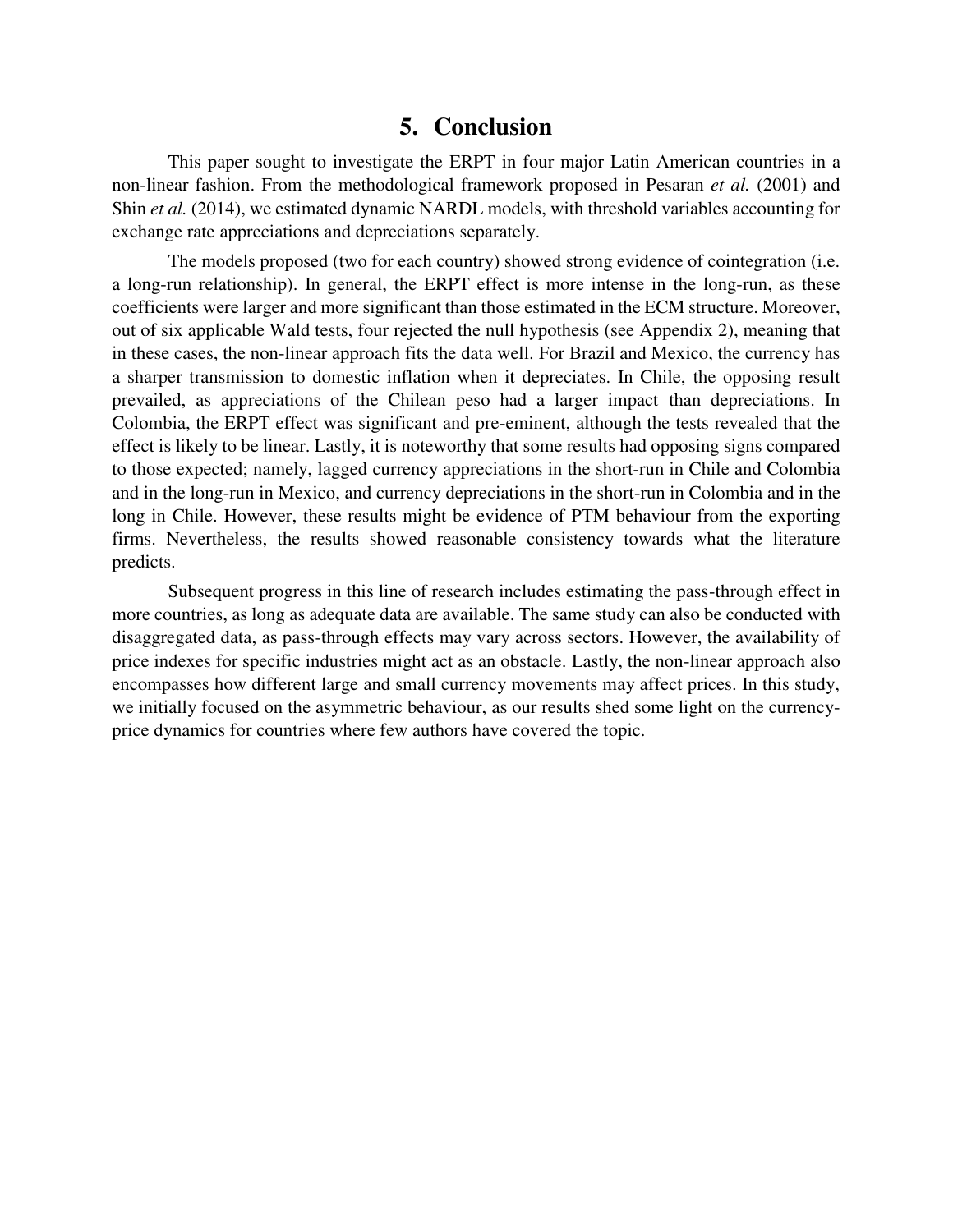# **REFERENCES**

Aron, J., R. Macdonald, and J. Muellbauer (2014) "Exchange Rate Pass-Through in Developing and Emerging Markets: A Survey of Conceptual, Methodological and Policy Issues, and Selected Empirical Findings" *The Journal of Development Studies* **50:1**, 101-143.

Baldwin, R. and H. Foster (1986) "Marketing Bottlenecks and the Relationship Between Exchange Rates and Prices" MIT mimeo.

Banerjee, A., J.J., Dolado. and R. Mestre (1998) "Error-Correction Mechanism Tests for Cointegration in a Single-Equation Framework" *Journal of Time Series Analysis* **19(3)**, 263-283.

Bussière, M. (2013) "Exchange Rate Pass-through to Trade Prices: The Role of Nonlinearities and Asymmetries" *Oxford Bulletin of Economics and Statistics* **75(5)**, 731-758.

Calvo, G.A. and C.M. Reinhart (2002) "Fear of Floating" *Quarterly Journal of Economics* **107**, 379-408.

Carneiro, D.D., A.M.D. Monteiro and T.Y.H. Wu (2002) "Mecanismos não-lineares de repasse cambial para o IPCA" Texto para Discussão n. 462, PUC-Rio, Departamento de Economia.

Caselli, F.G. and A. Roitman (2016) "Non-Linear Exchange Rate Pass-Through in Emerging Markets" IMF Working Paper 16/1.

Correa, A. and A. Minella (2010) "Nonlinear Mechanisms of the Exchange Rate Pass-Through: A Phillips Curve Model with Threshold for Brazil" *Revista Brasileira de Economia* **64**, 231-243.

Delatte, A-L. and A. López-Villavicencio (2012) "Asymmetric Exchange Rate Pass-through: Evidence from Major Countries" *Journal of Macroeconomics* **34(3)**, 833-844.

Fraga, A. (2004) "Latin America Since the 1990s: Rising from the Sickbed?" *The Journal of Economic Perspectives* **18(2)**, 89–106.

Froot, K.A. and P.D. Klemperer, (1989) "Exchange Rate Pass-Through when Market Share Matters" *The American Economic Review* **79(4)**, 637-654.

Galí, J. (2008) "Monetary Policy, Inflation, and the Business Cycle: An Introduction to the New Keynesian Framework" Princeton University Press.

Knetter, M. (1994) "Is export price adjustment asymmetric? Evaluating the market shares and bottlenecks hypotheses" *Journal of International Money and Finance* **13**, 55-70

Krugman, P.R. (1987) "Pricing to Market when the Exchange Rate Changes" in *Real-Financial Linkages Among Open Economies* by S.W. Arndt and J.D. Richardson (Eds.), Cambridge, MA: MIT Press.

Marston, R. (1990) "Pricing to Market in Japanese Manufacturing" *Journal of International Economics* **29**, 217-236.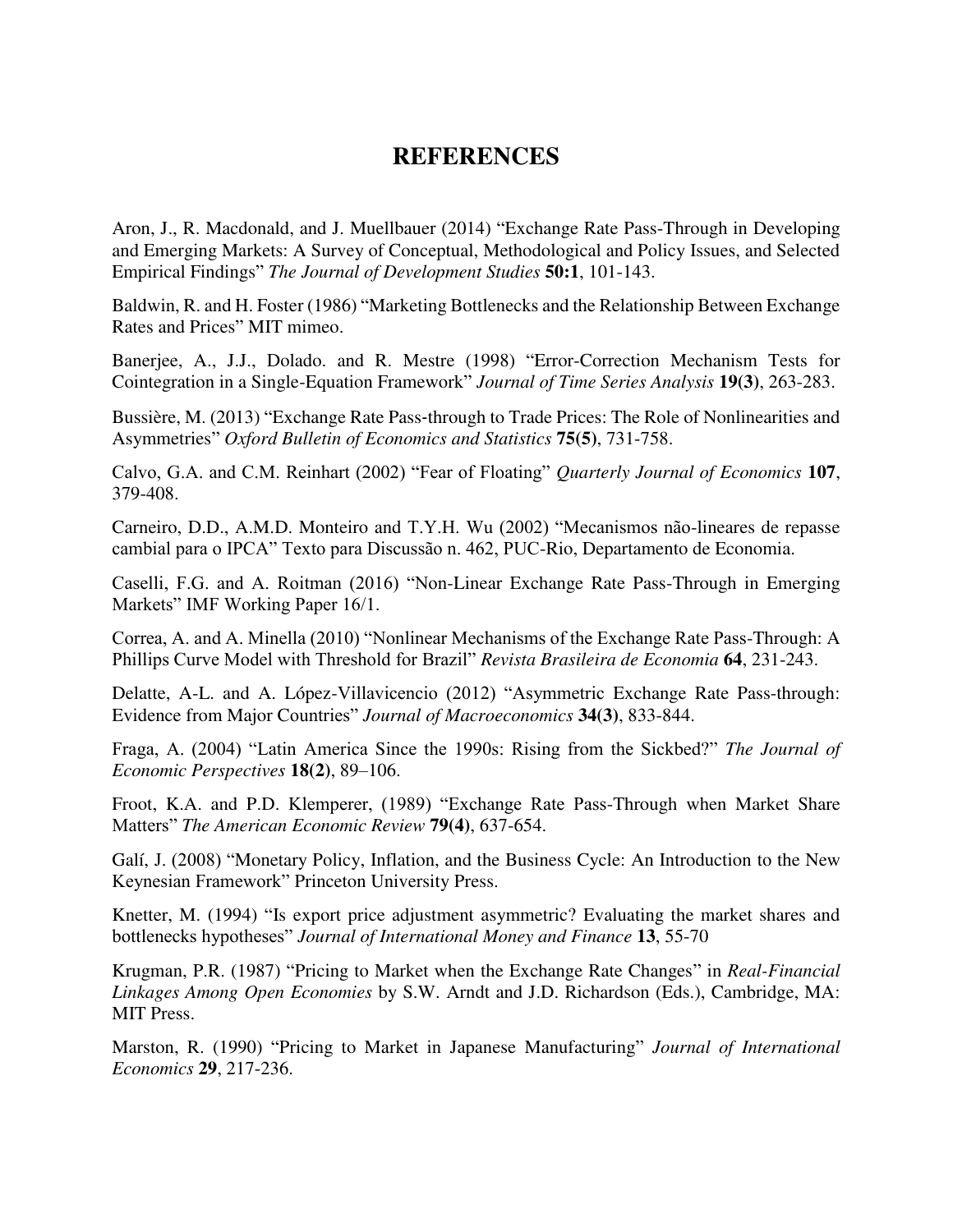Narayan, P.K. (2005) "The Saving and Investment Nexus for China: Evidence from Cointegration Test" *Applied Economics* **37(17)**, 1979-1990.

Nieh C-C. and Y-S. Wang (2005) "ARDL Approach to the Exchange Rate Overshooting in Taiwan" *Review of Quantitative Finance and Accounting* **25(1)**, 55-71.

Ocampo, J.A. (2004) "Latin America's Growth and Equity Frustrations during Structural Reforms" *The Journal of Economic Perspectives* **18(2)**, 2004, 67-88.

Pesaran, M.H., Y. Shin and R.J. Smith, (2001) "Bounds Testing Approaches to the Analysis of Level Relationships" *Journal of Applied Econometrics*, **16**, 289-326.

Rodrik, D. (1996) "Understanding Economic Policy Reform" *Journal of Economic Literature* **34(1)**, 9-41.

Rogoff, K. (1996) "The Purchasing Power Parity Puzzle" *Journal of Economic Literature* **34**, 647- 688.

Sarno, L. and M.P. Taylor (2002) "The Economics of Exchange Rates" Cambridge University Press.

Shin, Y., B. Yu and M.J. Greenwood-Nimmo, (2014) "Modelling asymmetric Cointegration and Dynamic Multipliers in a Nonlinear ARDL Framework" in *Festschrift in Honor of Peter Schmidt: Econometric Methods and Application* by W.C. Horrace, and R.C. Sickles (Eds), pp. 281-314. New York (NY): Springer Science & Business Media.

Ware, R. and R. Winter, (1988) "Forward Markets, Currency Options and the Hedging of Foreign Exchange Risks" *Journal of International Economics* **25**, 291-302.

Webber, A.G. (1999) "Newton's Gravity Law and Import Prices in the Asia Pacific" Working Paper 99-12, Department of Economics, University of Wollongong.

Williamson, J. ed. (1990) "Latin American Adjustment: How Much Has Happened?" Washington, D.C.: Institute for International Economics.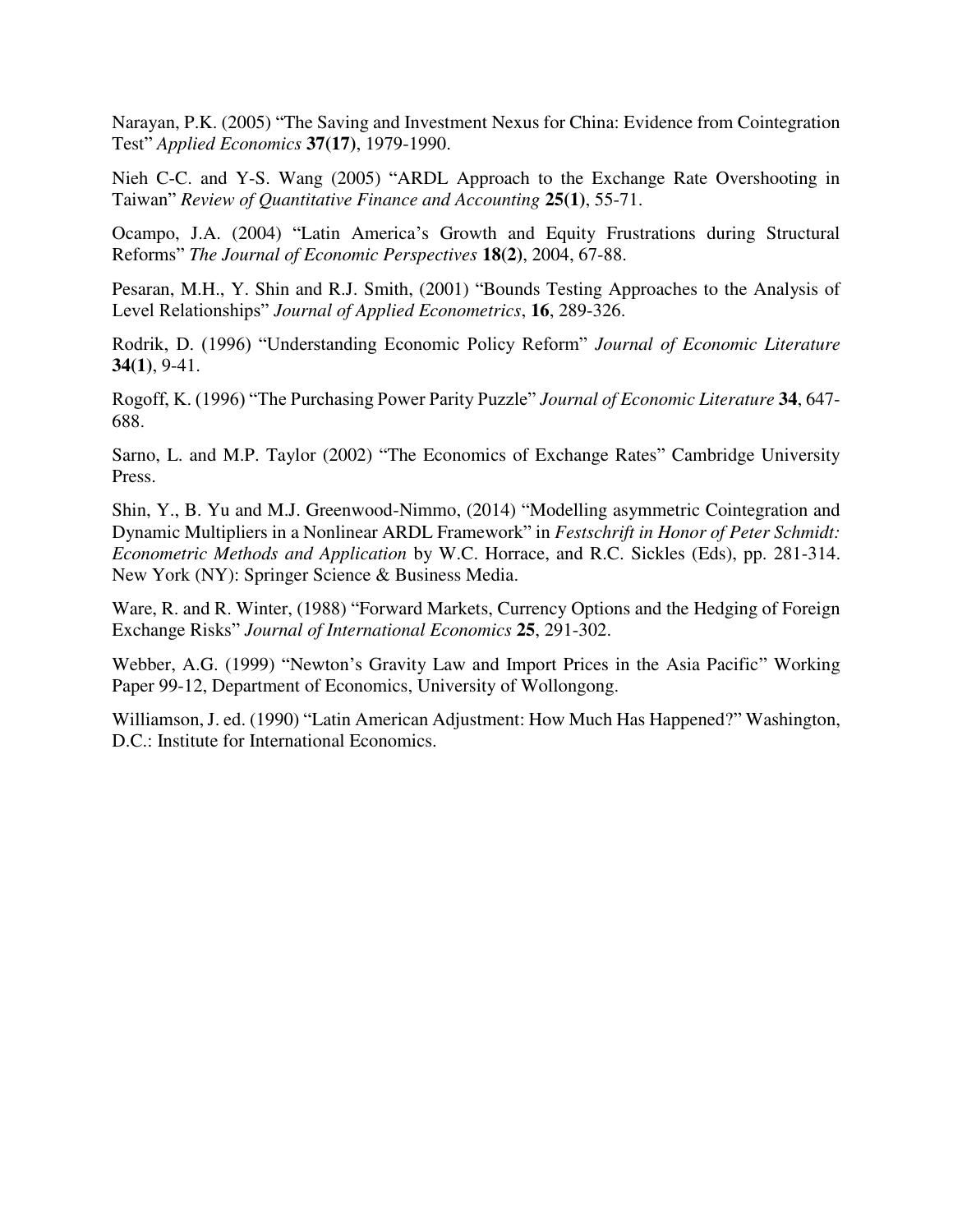# **APPENDIX 1 – Stability Diagnostics**

CUSUM in the left-hand side; CUSUMQ in the right-hand side.



#### **BRAZIL – Model 01**

**BRAZIL – Model 02** 



**CHILE – Model 01** 



**Plot of Cumulative Sum of Squares of Recursive Residuals**

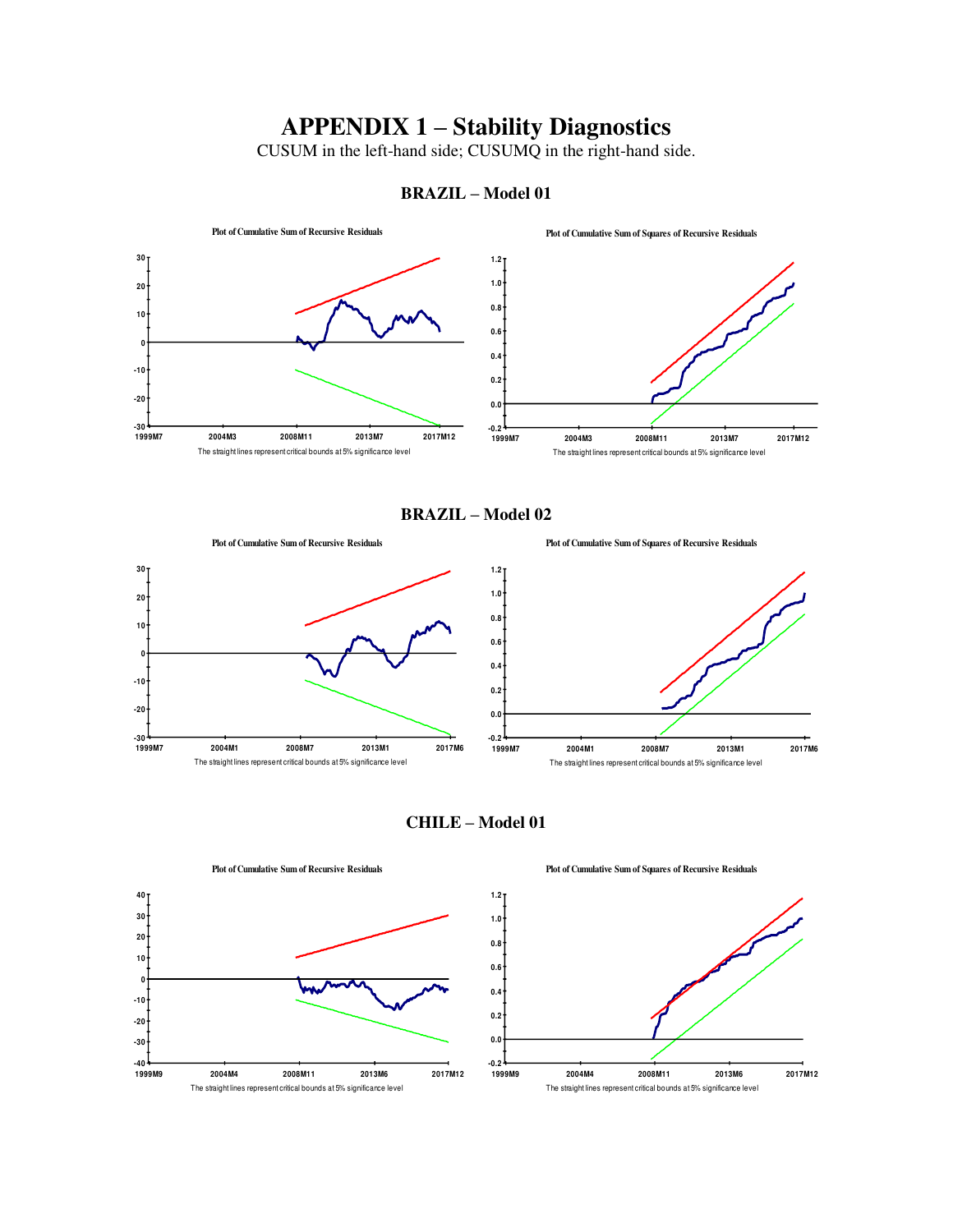



**COLOMBIA – Model 01** 



**COLOMBIA – Model 02** 



**Plot of Cumulative Sum of Recursive Residuals**

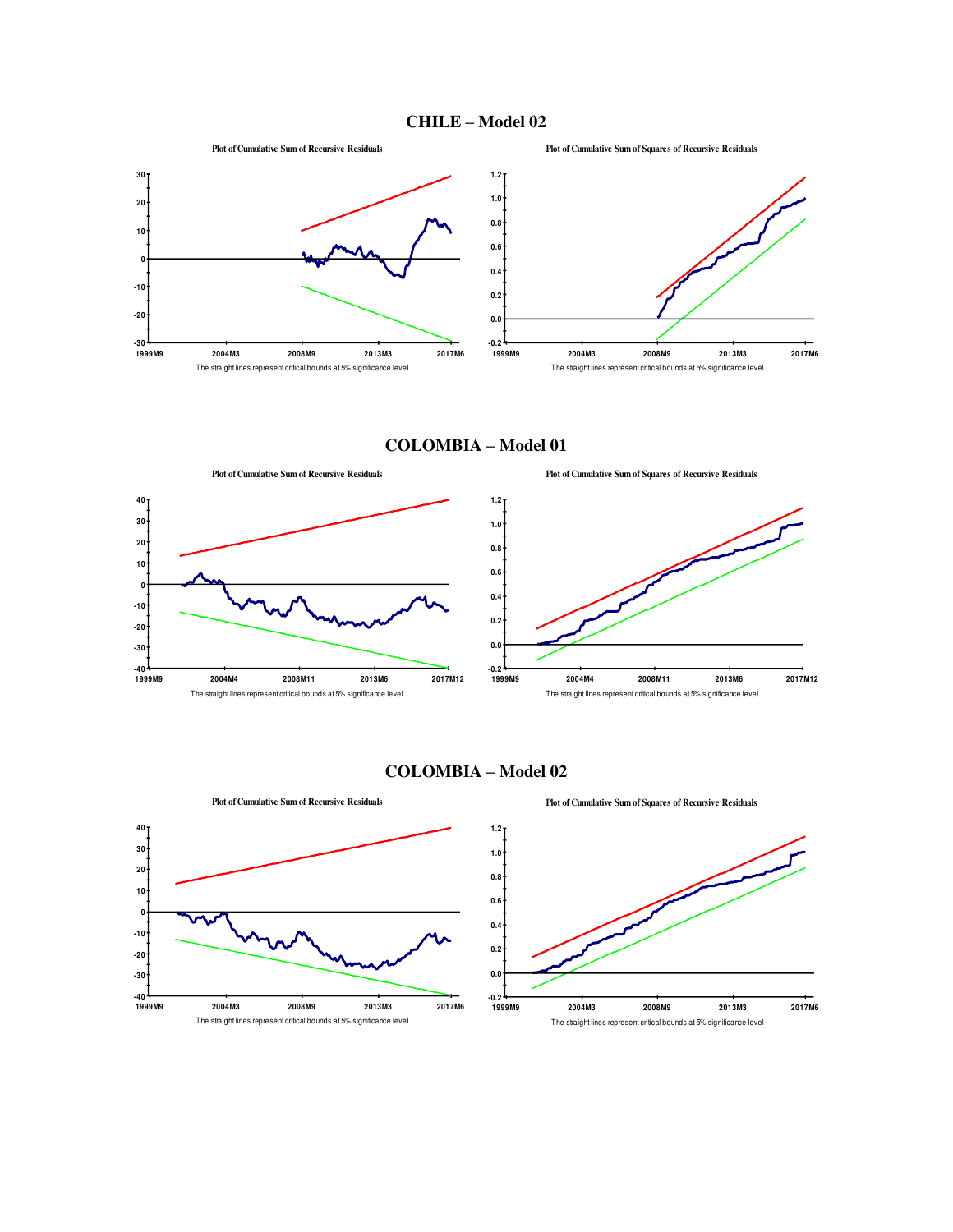#### **MEXICO – Model 01**



**MEXICO – Model 02** 

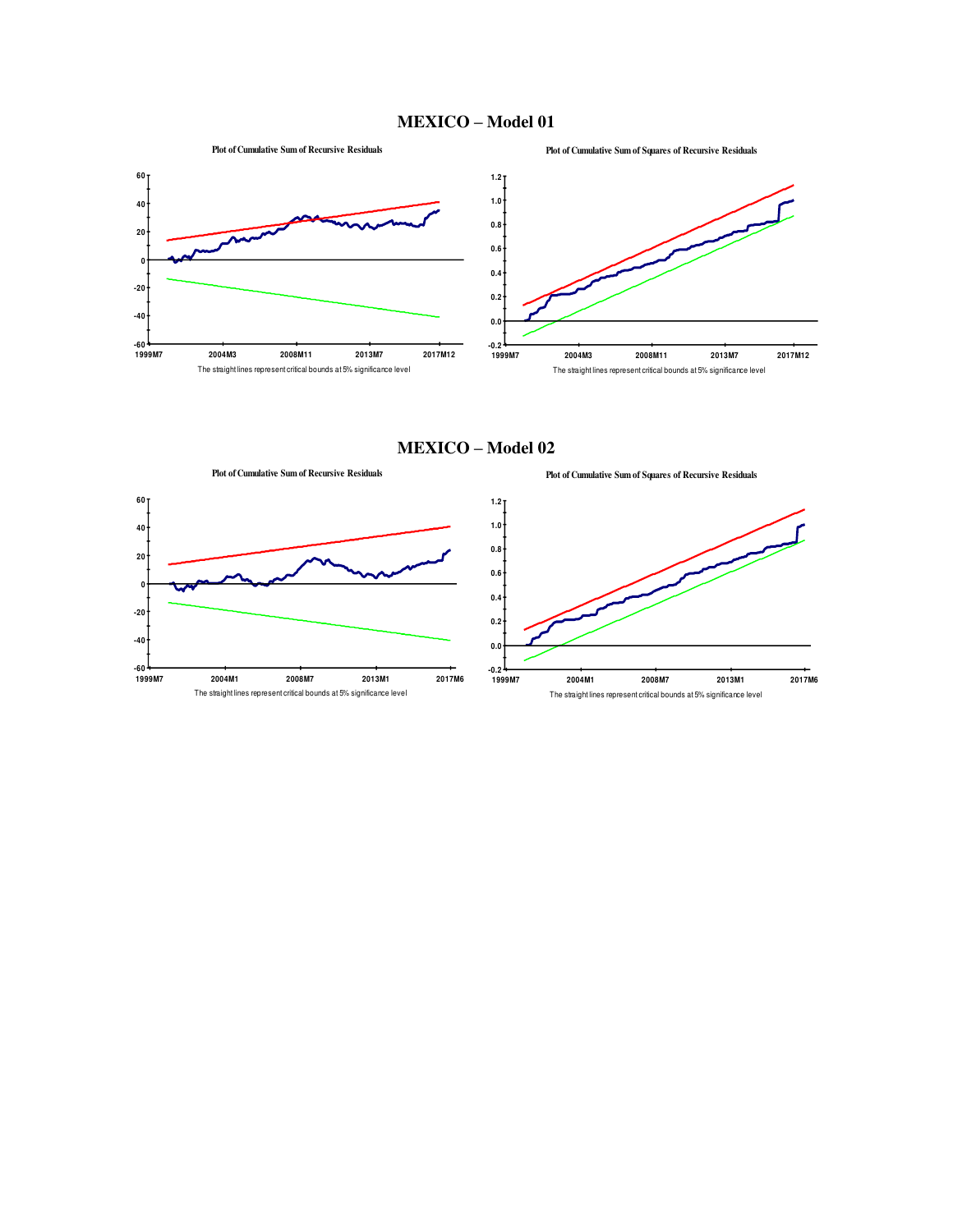|               |                            | <b>Wald Test</b> |       |     |
|---------------|----------------------------|------------------|-------|-----|
| Country       | <b>Model</b>               | Statistic        | Prob. | NL  |
|               | Model 01                   | 8.145            | 0.004 | Yes |
| <b>Brazil</b> | Model 02                   | 25.073           | 0.000 | Yes |
|               | Model 01<br>Not applicable |                  |       | Yes |
| <b>Chile</b>  | Model 02                   | 19.041           | 0.000 | Yes |
|               | Model 01                   | 0.443            | 0.506 | No  |
| Colombia      | Model 02                   | 0.005            | 0.941 | No  |
|               | Model 01                   | 147.503          | 0.000 | Yes |
| <b>Mexico</b> | Model 02                   | Not applicable   |       | Yes |

# **Appendix 2 - Testing for the presence of nonlinearities**

Notes: the test is applicable when both coefficients are significant.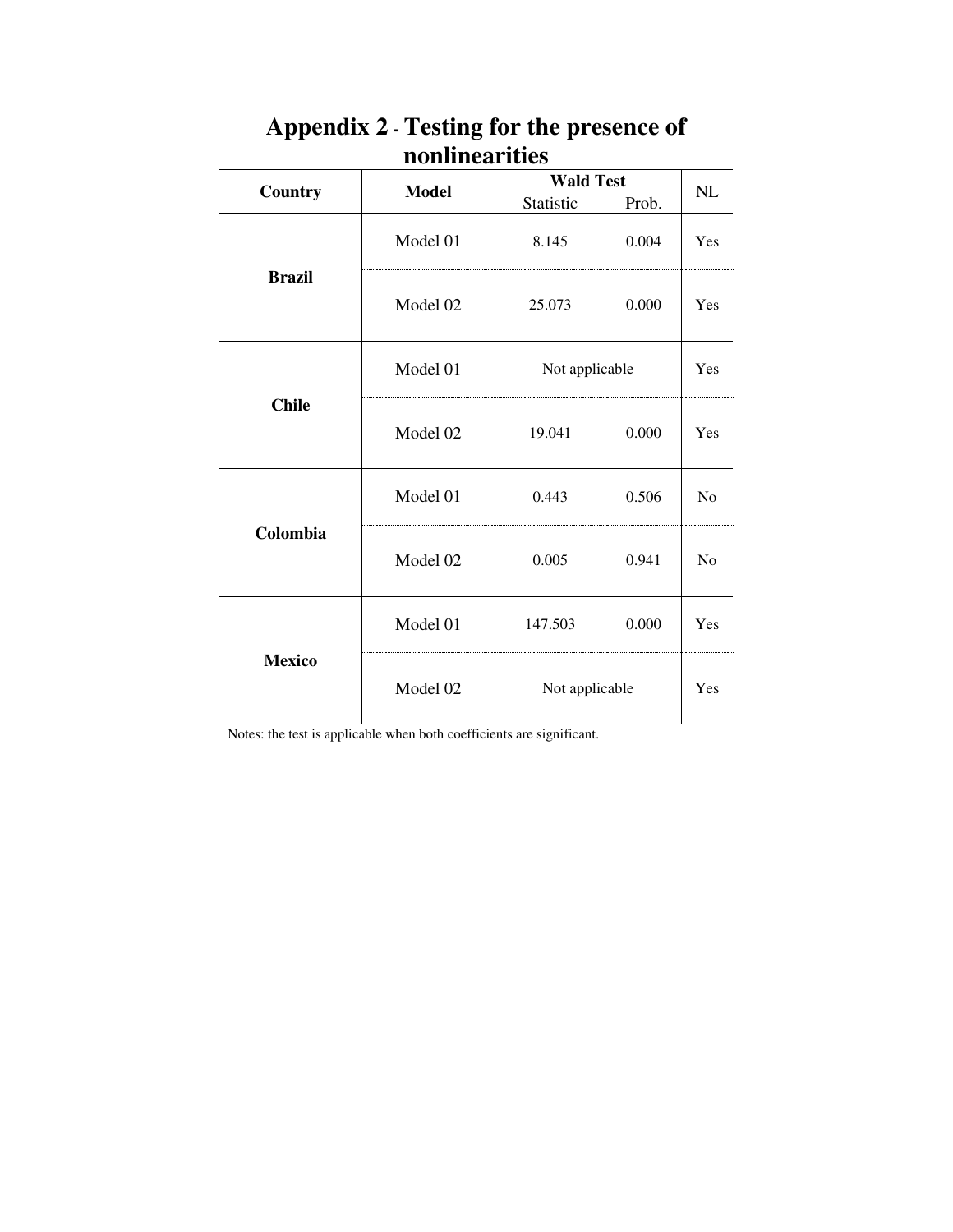|               | <b>Model</b> |       | <b>Heteroskedasticity</b> | <b>Serial Correlation</b> |  |  |
|---------------|--------------|-------|---------------------------|---------------------------|--|--|
| Country       |              | ARCH  | Harvey                    | LM Test                   |  |  |
|               | Model 01     | 0.242 | 1.355                     | 0.786                     |  |  |
|               |              | 0.962 | 0.157                     | 0.582                     |  |  |
| <b>Brazil</b> | Model 02     | 0.167 | 1.484                     | 0.228                     |  |  |
|               |              | 0.985 | 0.120                     | 0.967                     |  |  |
|               | Model 01     | 2.300 | 1.188                     | 1.688                     |  |  |
| <b>Chile</b>  |              | 0.036 | 0.260                     | 0.126                     |  |  |
|               | Model 02     | 2.123 | 1.318                     | 1.195                     |  |  |
|               |              | 0.052 | 0.160                     | 0.311                     |  |  |
|               | Model 01     | 0.633 | 0.846                     | 1.678                     |  |  |
| Colombia      |              | 0.704 | 0.660                     | 0.128                     |  |  |
|               | Model 02     | 0.664 | 0.964                     | 1.346                     |  |  |
|               |              | 0.679 | 0.501                     | 0.239                     |  |  |
|               | Model 01     | 0.265 | 0.260                     | 0.654                     |  |  |
| <b>Mexico</b> |              | 0.953 | 0.994                     | 0.687                     |  |  |
|               | Model 02     | 0.288 | 0.370                     | 0.668                     |  |  |
|               |              | 0.942 | 0.973                     | 0.675                     |  |  |

# **Appendix 3 – Diagnostics**

Notes: For each case, the first value is the F-statistic and the second is the p-value associated with an underlying distribution.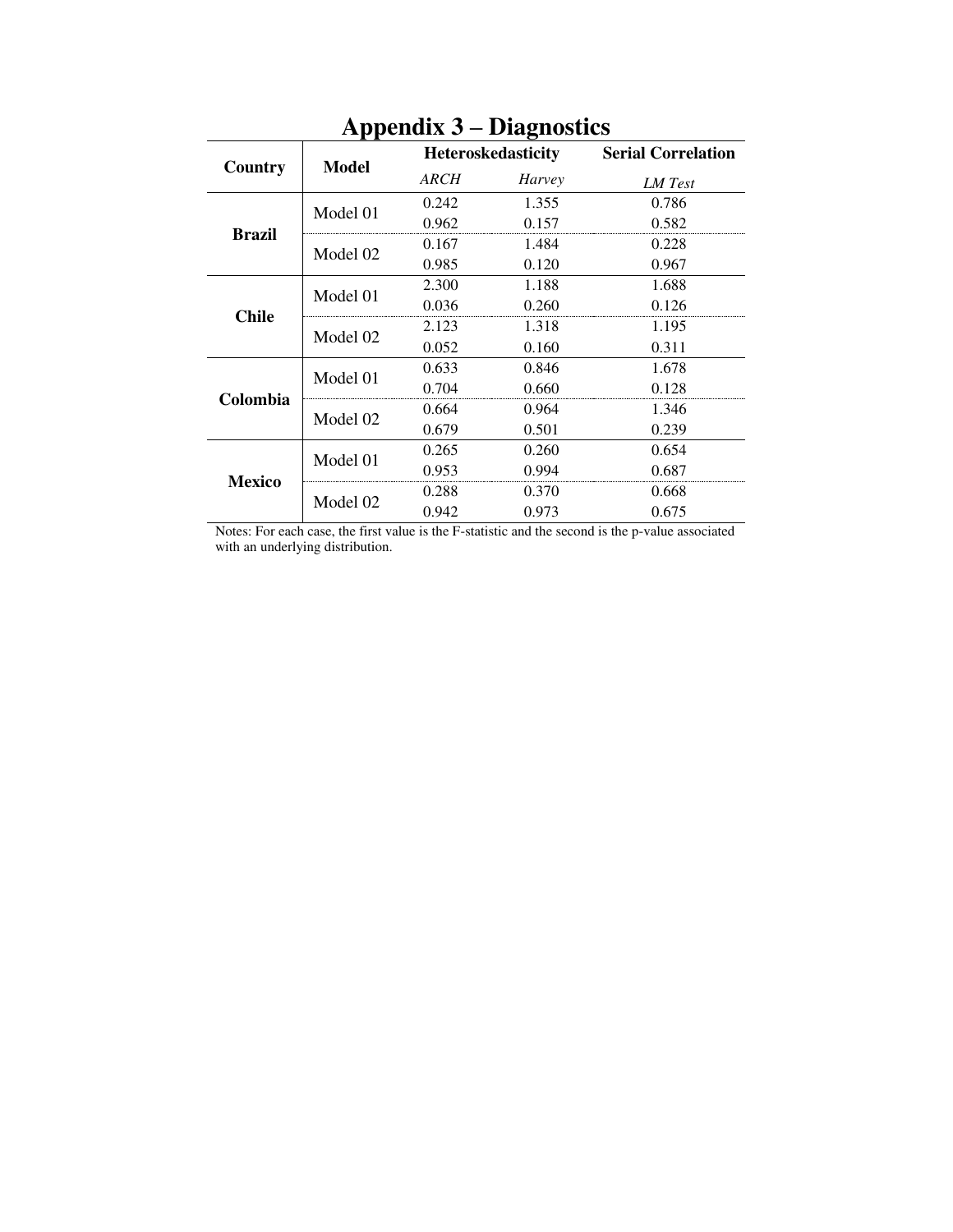

**Appendix 4 – Overview of Exchange Rate and Domestic Inflation**